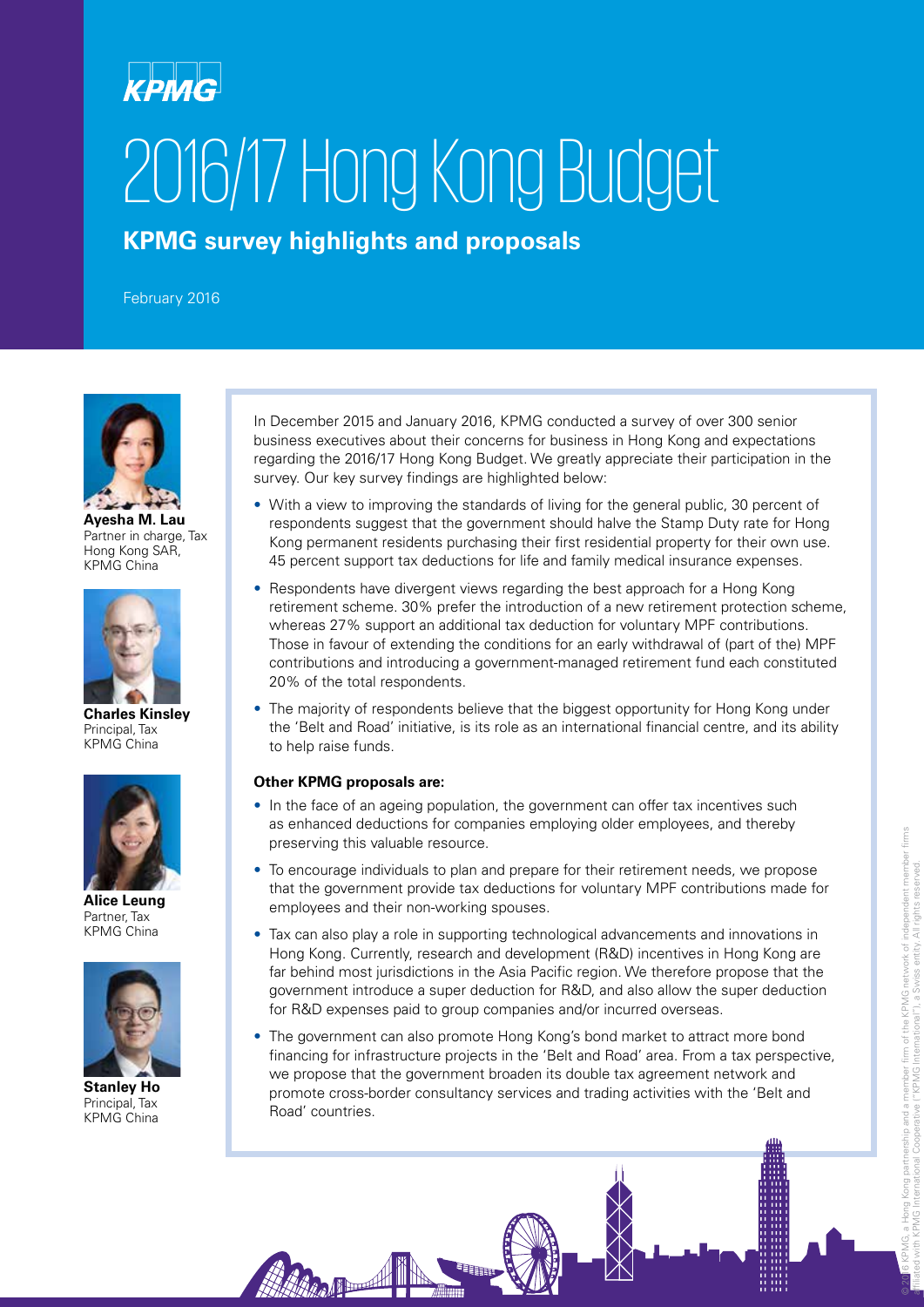#### **In your opinion, which of the following new tax incentives targeting the middle class in Hong Kong should be considered by the HKSAR Government?**

*In terms of tax incentives for the middle class in Hong Kong, 75% of 303 respondents either want a tax deduction on life/medical insurance premiums paid or a halving of the Stamp Duty rate for Hong Kong permanent residents purchasing their first residential property.*

### **In your opinion, what would be the best approach for the retirement scheme in Hong Kong?**

*Respondents have divergent views regarding the best approach for a Hong Kong retirement scheme. Of the 303 respondents, 30% prefer the introduction of a new retirement protection scheme, whereas 27% support a tax deduction for voluntary MPF contributions. Those in favour of extending the conditions for an early withdrawal of (part of the) MPF contributions and introducing a governmentmanaged retirement fund each constituted 20% of the total respondents.*

#### **In your opinion, which of the following has the most negative impact on business carried out in Hong Kong?**

*56% of 303 respondents stated that high operating costs have the most negative impact on their business in Hong Kong.* 







#### **What do you think is the biggest opportunity/ role for Hong Kong under the 'Belt and Road' policy?**

*54% of 303 respondents said the biggest opportunity for Hong Kong under the 'Belt and Road' policy is to help raise funds as an international financial centre.* 

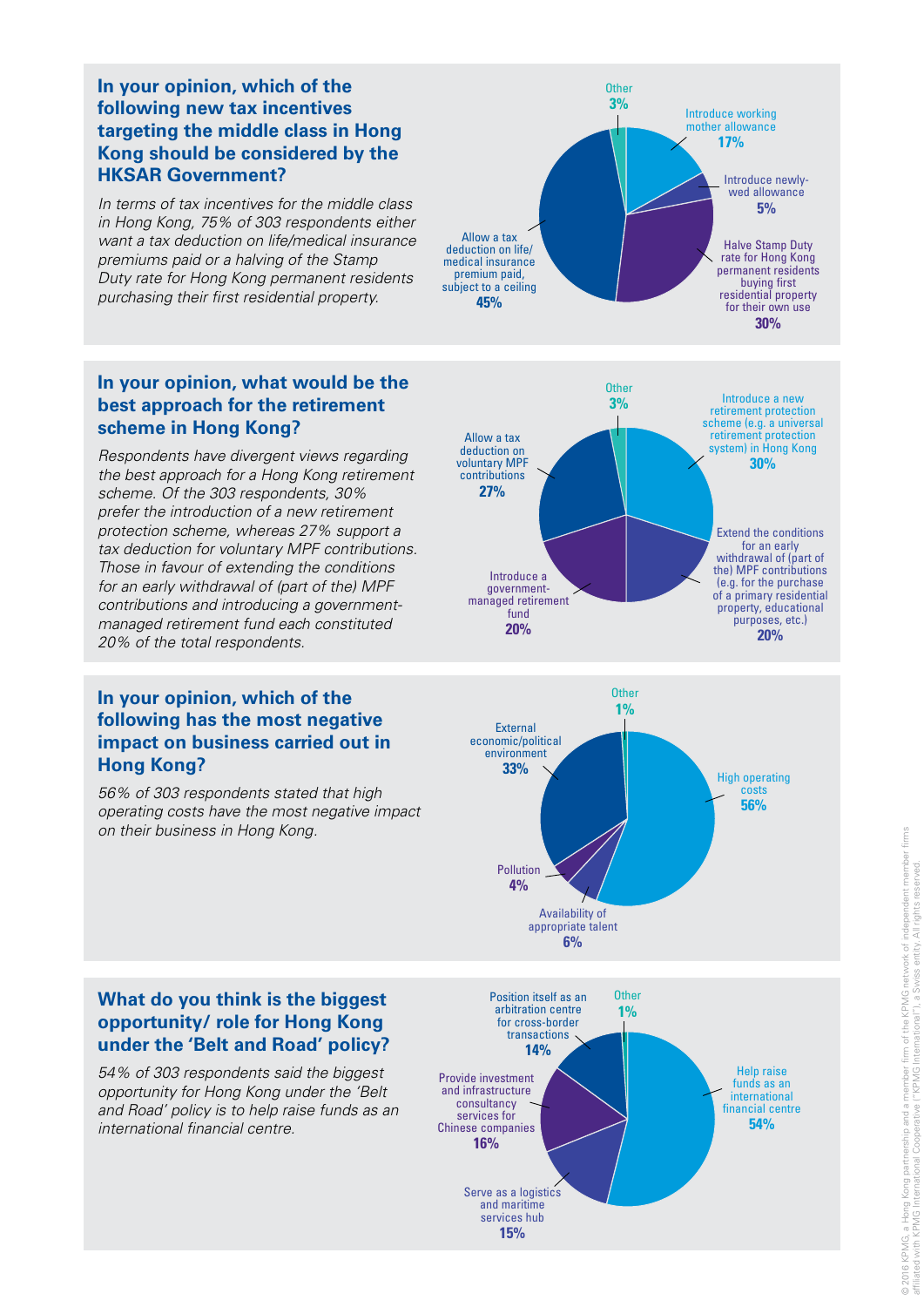## Proposed new measures for 2016/17 Budget



### Details of KPMG Proposals

| <b>Proposed relief measures</b>                                                                              | <b>Details</b>                                                                                                                                                               | <b>Purpose</b>                                                                               |
|--------------------------------------------------------------------------------------------------------------|------------------------------------------------------------------------------------------------------------------------------------------------------------------------------|----------------------------------------------------------------------------------------------|
| Waive Stamp Duty for Hong Kong<br>permanent residents buying first<br>residential property for their own use | Waive the applicable Stamp Duty for property<br>transactions at or below HKD 4 million                                                                                       | To help the younger generation buy<br>their first residential property                       |
| Super deduction for businesses<br>employing older workers                                                    | 150% deduction on qualifying remuneration<br>expenditure (capped at HKD 180,000 per aged<br>worker per year) for workers aged over 65                                        | To encourage businesses to employ<br>older workers                                           |
| <b>MPF</b> contributions deduction                                                                           | Allow tax deductions for voluntary MPF<br>contributions made for oneself (capped at HKD<br>18,000 per year) and a non-working spouse<br>(capped at HKD 18,000 per year)      | To encourage residents to plan for<br>retirement needs                                       |
| Medical insurance premiums<br>deduction                                                                      | Allow a tax deduction for medical insurance<br>premiums paid (capped at HKD 20,000 per<br>household per year)                                                                | To encourage residents to plan for<br>health needs                                           |
| Dependent parent and dependent<br>grandparent allowance                                                      | For taxpayers who contribute more than<br>HKD 24,000 to their parent/grandparent, the<br>dependent parent/grandparent allowance to<br>increase from HKD 40,000 to HKD 80,000 | To encourage working adults to provide<br>financial support to their older family<br>members |
| Super deduction on R&D expenditure                                                                           | 300% deduction on qualifying R&D expenditure<br>(capped at HKD 3 million)                                                                                                    | To provide an incentive for innovation<br>and technology development                         |
| Enhancement of Hong Kong's aircraft<br>leasing tax regime                                                    | Levy tax on net profits rather than gross profits                                                                                                                            | To promote Hong Kong's attractiveness<br>as an aircraft leasing hub                          |
|                                                                                                              |                                                                                                                                                                              |                                                                                              |